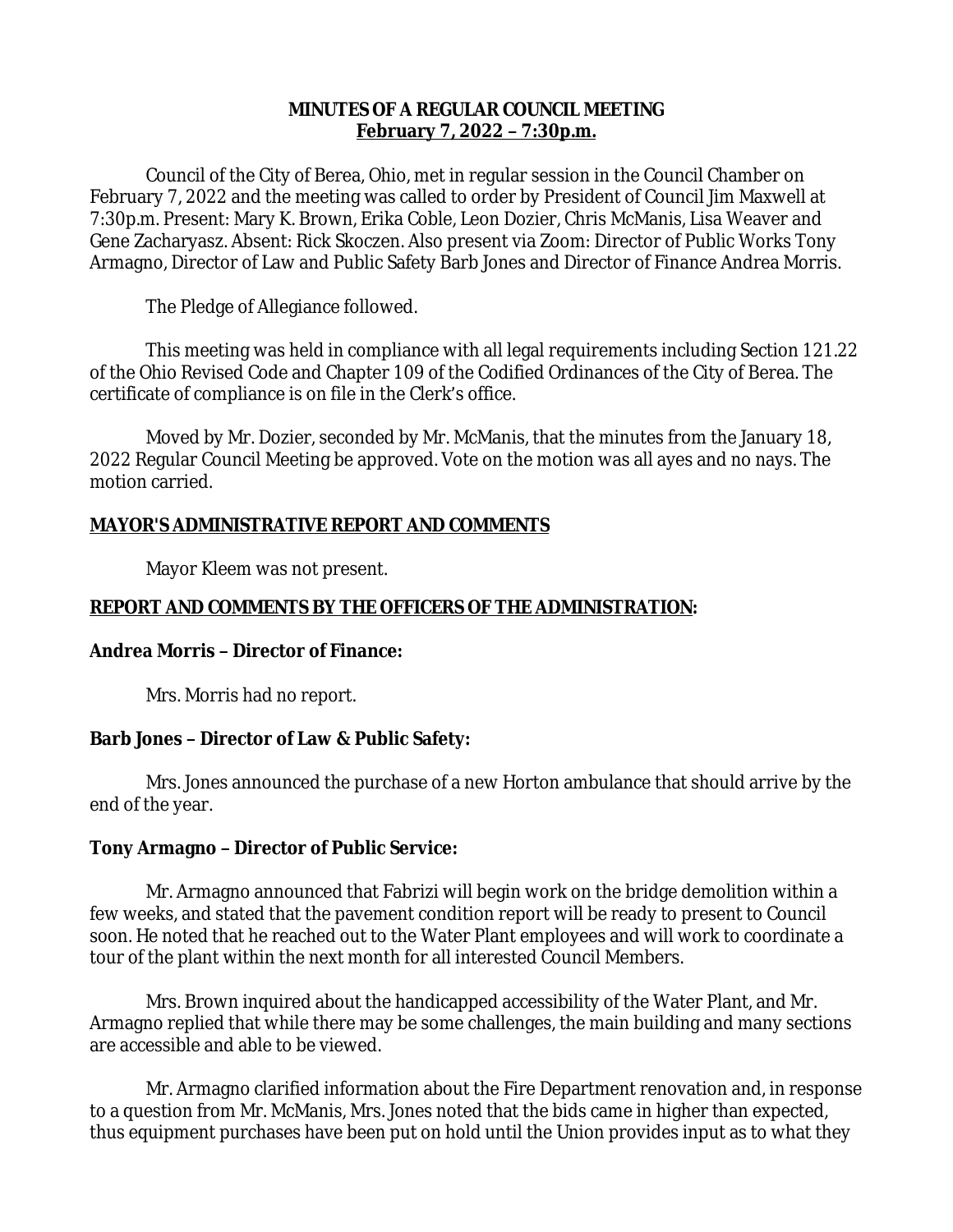may want. She added that she will keep Council posted on whether or not used equipment donations can be coordinated.

### **Marty Compton – Director of Recreation:**

Mr. Compton was not present.

**COMMENDATIONS: NONE**

**PETITIONS: NONE**

### **AUDIENCE PARTICIPATION:**

Daune Jaynes inquired about the water tank that is being replaced, stating that it was said to be in the 2018 budget. She wondered if it was in the 2019 or 2020 budgets, or if the designated funds were used for something else. Mrs. Morris responded that the purchase was not in any previous budgets, prompting Mrs. Jaynes to ask why the purchase was not budgeted for, if the Administration knew it was needed.

Mr. Armagno explained that the purchase was included in the capital plan, but there was an existing tank that has since been taken out of service. This tank was demolished last year, thus it is in the budget for this year. Based on its age and condition, the Administration knew it would need to be replaced, but the City did have another one in service.

Mr. Maxwell explained that capital plan items have not been appropriated funding by Council, and Mrs. Morris added that the Administration prioritizes capital items and the American Rescue Plan funds have made it possible for the City to move the tank to the top of the list.

Mrs. Jaynes noted that the pandemic money is certainly very useful.

Tom Brazee raised a concern about the clearing of sidewalks following heavy snowstorms. He was able to use his snow blower to clear some walks around his neighborhood, but it then broke, thus he will not be able to do this anymore. He stated that it is a safety issue, especially when children have to walk through the snow or on to the street to get to their bus stops, and inquired about Supreme Court rulings. Mrs. Jones responded that the City does have an Ordinance that requires sidewalks to be cleared, but does not have the personnel in terms of numbers to issue tickets to all violators.

Mr. Brazee continued by noting that Lakewood has an Ordinance and they use Building Department staff, and not Police Officers, to enforce the law. He thinks the problem is lack of enforcement and also the fact that so many properties are rentals. Mrs. Coble asked if property owners or tenants are contacted when there is a violation.

Mrs. Jones stated that the Housing and Exterior Maintenance Department crews did knock on doors in order to inform people about the Ordinance, but she is not certain whether or not they followed up with property owners. Mr. Brazee suggested that property owners be contacted and enforcement begin so that, over time, more people will begin to comply.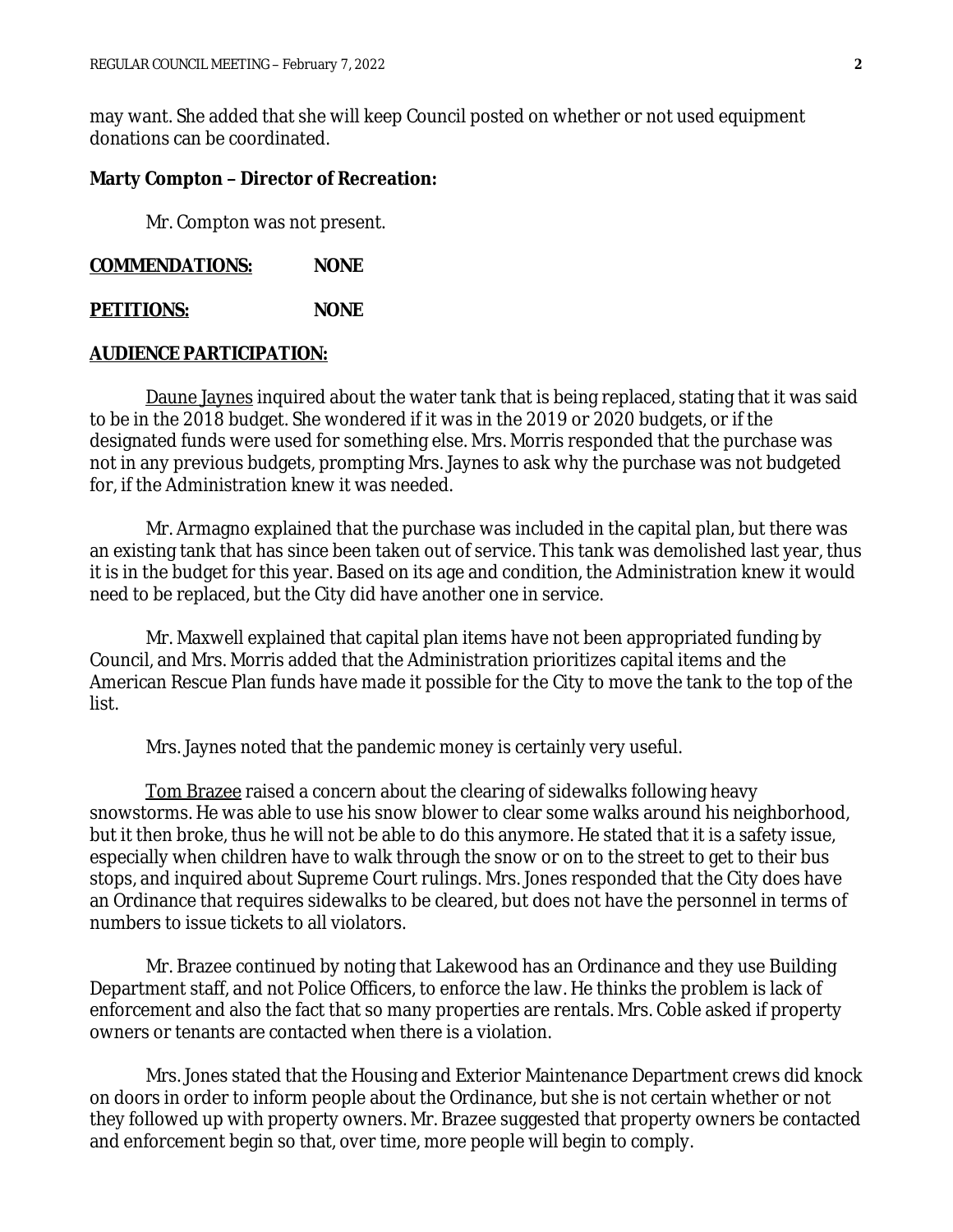Mr. Maxwell inquired about the amount of the fine, and Mrs. Jones stated that it is a minor misdemeanor and the fine can be up to \$150.00, but would likely be much less. In addition, while a property could be cited on multiple dates, there would need to be a discussion about the exact meaning of "clear a sidewalk".

Mr. Maxwell, while acknowledging how irritating it is when sidewalks are not shoveled, expressed a concern about selective enforcement when discussing properties that are owner occupied and those that are rented out. He also understood that some people may be unable to shovel, and while an argument could be made that, as homeowners, they need to hire someone, he understands how complicated the issue can be.

In response to a question from Mr. Zacharyasz, Mrs. Jones said that the Supreme Court has ruled several times on this issue, once on a case involving the City of Berea and Baldwin Wallace, and the Court determined that there is a difference between a natural accumulation of snow that is visible and obvious, and an unnatural accumulation that has been manipulated by something the owner did and thus made worse.

Mrs. Coble asked who would be responsible for shoveling, the renter or the owner, and Mrs. Jones stated that with regard to the City, both are responsible. Mrs. Brown suggested this information be provided to property owners and tenants with the other information that the Building Department already supplies each year.

Dennis Knowles acknowledged the report he emailed to Council, stating that it contains solutions to the Ward 1 flooding issue. Due to the length of the report, as well as its intricacies, he asked the Council President to consider inviting a representative from the Northeast Ohio Regional Sewer District to appear before Council to discuss the topic. Mr. Maxwell responded that it could be considered, but probably not until the report's finding have been communicated to the Mayor's subcommittee.

Mr. Knowles continued by stating that he received some correspondence from NEORSD and is in the process of clarifying a couple issues before he forwards another email to Council. It is his intention to convey accurate information at all times.

Mr. Dozier asked if Council could be courtesy copied on future communication with NEORSD, and Mr. Knowles stated that he will consider this request.

Mr. Skoczen stated that it might be a good idea for a NEORSD representative to come to Council since not all Council Members are on the Mayor's committee.

Ben Lambert stated that he has to walk his 5-year-old to the bus stop through snow, sometimes travelling out in to the street. This is a safety concern for all who walk, particularly school children and college students. As a professor himself, he often walks to work, and while the solution may be complicated, snow is common in this climate, and it is dangerous for people to be walking in the streets simply because sidewalks are not cleared. The issue is an important one that should be addressed.

Mr. McManis wondered if the City has discussed a sidewalk clearing strategy, possibly with the assistance of Baldwin Wallace University. Mr. Armagno replied that the University does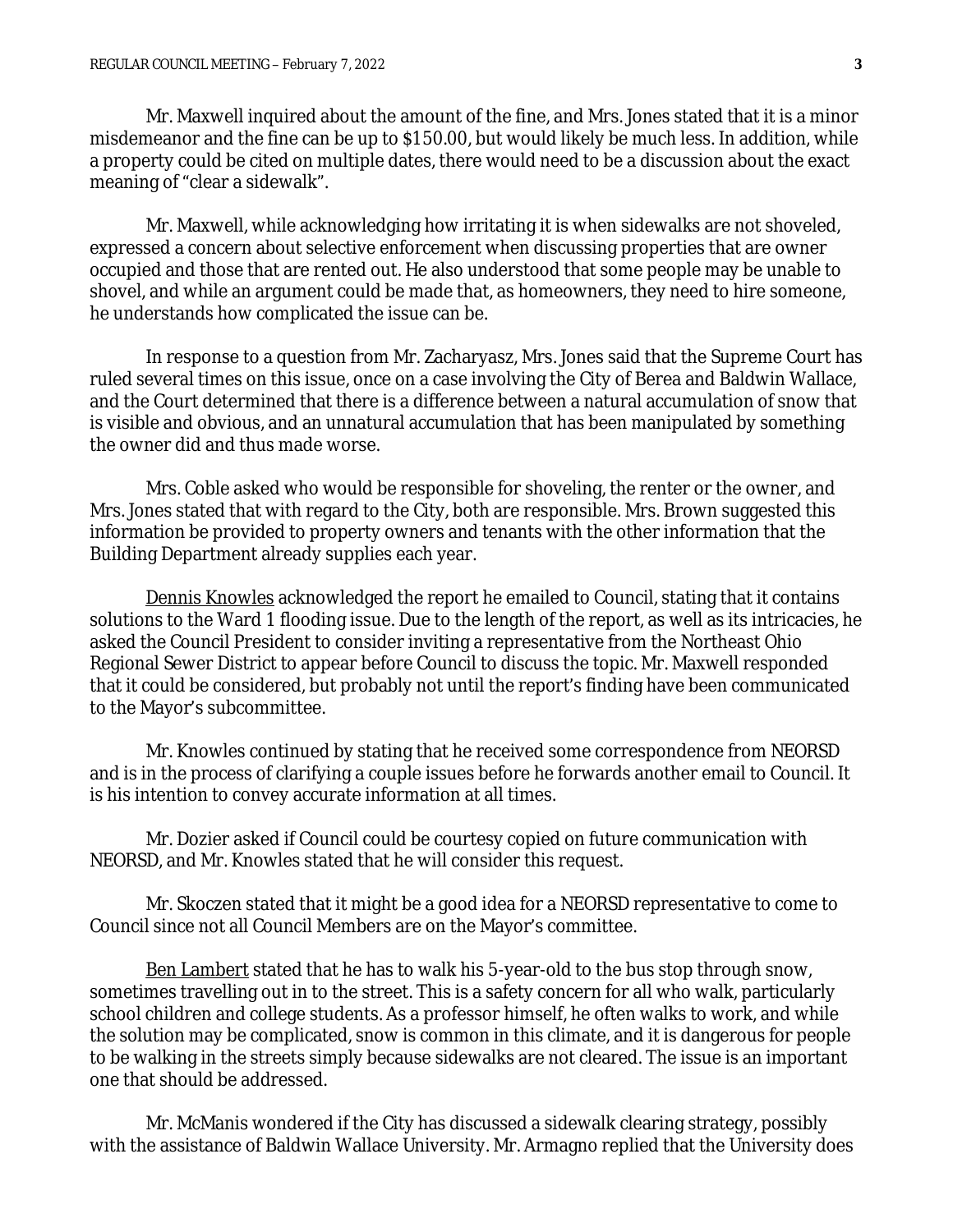a good job of clearing their walks, and the City does not own too many adjacent properties, but there might be an opportunity for some discussion. Mrs. Coble noted that she is involved in conversations with the University on collaborations such as this.

Mrs. Coble stated that she agreed with Mr. Knowles that a representative from NEORSD should be invited to a Council meeting so that everyone can fully understand the report, particularly since the public does not have the opportunity to participate at Sewer Committee meetings.

General discussion commenced concerning the date of the next Sewer Committee meeting and the general hope was that the meeting would be relatively soon. Mr. Maxwell stated that he will do his best to push the Administration to make that happen.

Mr. McManis felt that inviting a NEORSD representative was a good idea so that the Council and public could get questions answered. It may, in addition, take some pressure off the committee. Mr. Maxwell responded that he does want to respect the schedules and time of NEORSD representatives, but can certainly extend an invitation. He reiterated that it is his opinion that Council should wait until the Committee has received the report.

### **COUNCIL COMMITTEE REPORTS AND ANNOUNCEMENTS: NONE**

**LEGISLATION – THIRD READING: NONE**

## **LEGISLATION – SECOND READING:**

**ORDINANCE NO. 1-2: AN ORDINANCE PROVIDING FOR THE ISSUANCE AND SALE OF \$7,260,000 OF NOTES, IN ANTICIPATION OF THE ISSUANCE OF BONDS, FOR THE PURPOSE OF PAYING COSTS OF (i) ACQUIRING REAL ESTATE FOR MUNICIPAL FACILITIES, (ii) ACQUIRING PROPERTY TO BE USED FOR VEHICLE MAINTENANCE AND STORAGE FOR THE SERVICE DEPARTMENT, THE FRONT STREET RAILGRADE SEPARATION PROJECT AND OTHER MUNICIPAL PROJECTS, (iii) RESURFACING CERTAIN CITY STREETS TO BE APPROVED BY COUNCIL, (iv) CONSTRUCTING IMPROVEMENTS AT COE LAKE, INCLUDING AN AMPHITHEATER AND POOL SHELTER, (v) RESURFACING CERTAIN CITY STREETS TO BE APPROVED BY COUNCIL (THE 2016 STREET PROGRAM) AND TO PAY COSTS OF RECONSTRUCTING STREETS, INCLUDING IN THE BLUEGRASS DEVELOPMENT AREA, (vi) RESURFACING CERTAIN CITY STREETS TO BE APPROVED BY COUNCIL (THE 2017 STREET PROGRAM) AND TO PAY COSTS OF RECONSTRUCTING A PORTION OF NORTH ROCKY RIVER DRIVE AND JANANNA, VIVIAN AND KAYE DRIVES AND (vii) MAKING IMPROVEMENTS TO THE CITY'S WATER PLANT, INCLUDING REPLACING A PORTION OF THE FILTRATION SYSTEM, AND DECLARING AN EMERGENCY.**

The Clerk read the title of the Ordinance. The Fiscal Officer's Certificate is on file in the Clerk's Office.

Mr. Maxwell stated that this Ordinance is a refinancing of existing debt, and Mrs. Brown inquired about the inclusion of 2016 and 2017 Road Programs costs, but not more recent costs. Mrs. Morris responded that the 2018, 2019 and 2020 Road Programs were paid in cash.

Proposed Ordinance No. 1-2 stands on second reading.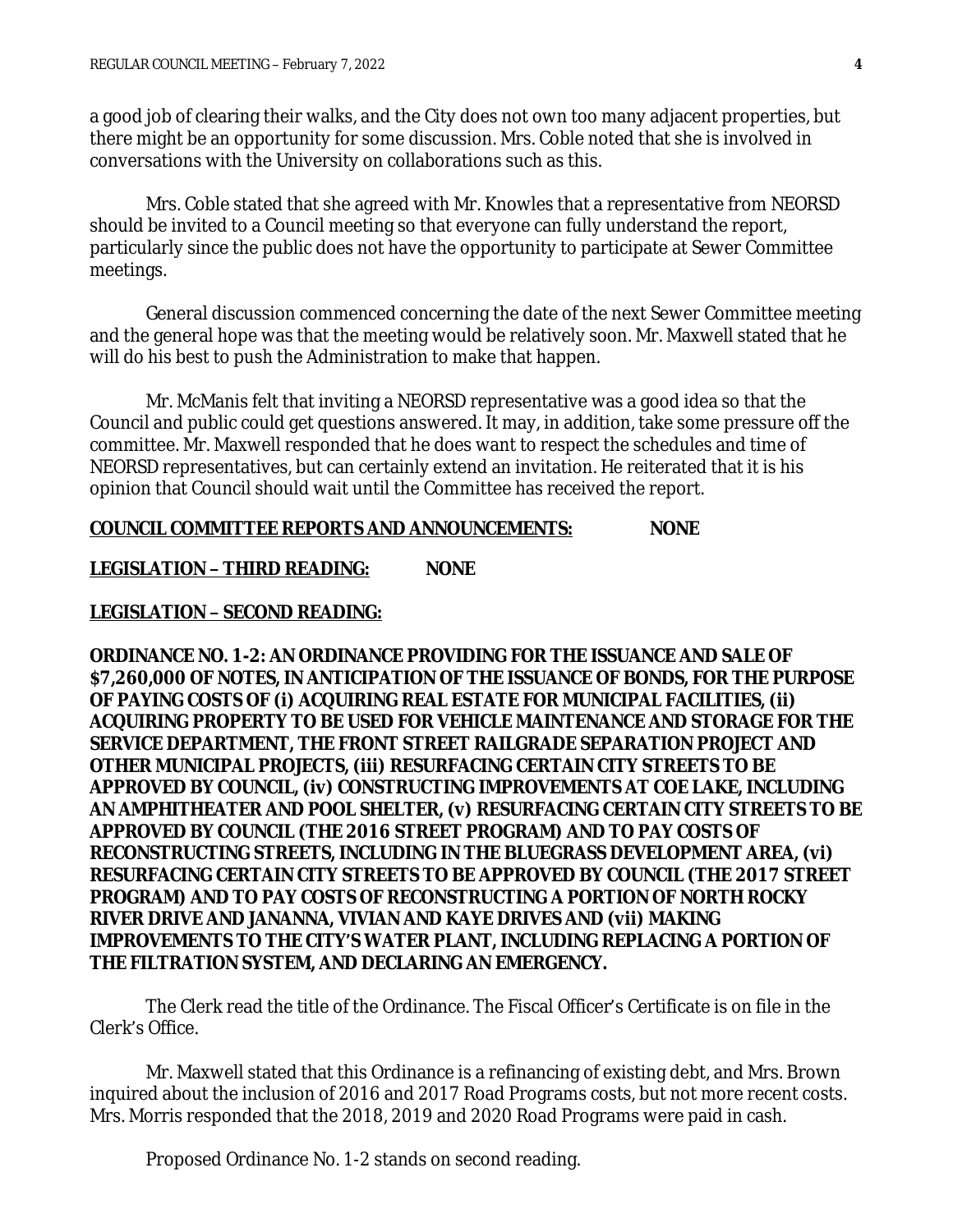#### **LEGISLATION – FIRST READING:**

# **ORDINANCE NO. 2-1: AN ORDINANCE APPROVING AND RATIFYING A THREE-YEAR COLLECTIVE BARGAINING AGREEMENT BETWEEN THE CITY OF BEREA AND THE LABORERS' INTERNATIONAL UNION OF NORTH AMERICA, LOCAL 860, PURSUANT TO CHAPTER 4117 OF THE OHIO REVISED CODE, AND DECLARING AN EMERGENCY.**

The Clerk read the title of the Ordinance.

Mrs. Jones stated that the Union has reached an agreement and it will be voted on soon. The exhibit should be available by second reading.

Proposed Ordinance No. 2-1 stands on first reading.

#### **REPORT AND COMMENTS BY THE PRESIDENT OF COUNCIL**

Mr. Maxwell acknowledged the virtual attendance guidelines he distributed to Council, asking that those who have not yet responded to him take a look and get back to him soon so that a consensus can be reached.

### **REPORTS AND COMMENTS BY THE MEMBERS OF COUNCIL**

Mrs. Coble stated that both she and Mrs. Weaver met with the City's Department heads, and everyone was so kind and helpful. The meetings were very productive and she appreciated the opportunity.

Mrs. Coble inquired about the City's parking monitor, and Mrs. Jones stated that she is back on the job as of this morning.

Mr. Dozier expressed his thanks to Mr. Armagno and the Service crews for their hard work clearing the streets of all the snow.

Mr. McManis thanked Mrs. Jones and Mr. Armagno for their rapid email replies and assistance.

Mr. Skoczen was not present.

Mrs. Weaver thanked the Service crews for the great job they have done under tough circumstances, and offered her admiration to the North End residents for their tenacity and dedication to figuring out the flooding problem and finding a solution. She stated that she hopes the City does right by them.

Mr. Zacharyasz had no report.

<u>Mrs. Brown</u> thanked Mrs. Morris and Andy Palcheff for their extensive meeting and comprehensive presentation with regard to City finances and policies. She then asked Mr. Maxwell if, once he heard back from all Members, Council could review the virtual attendance policies before they are implemented.